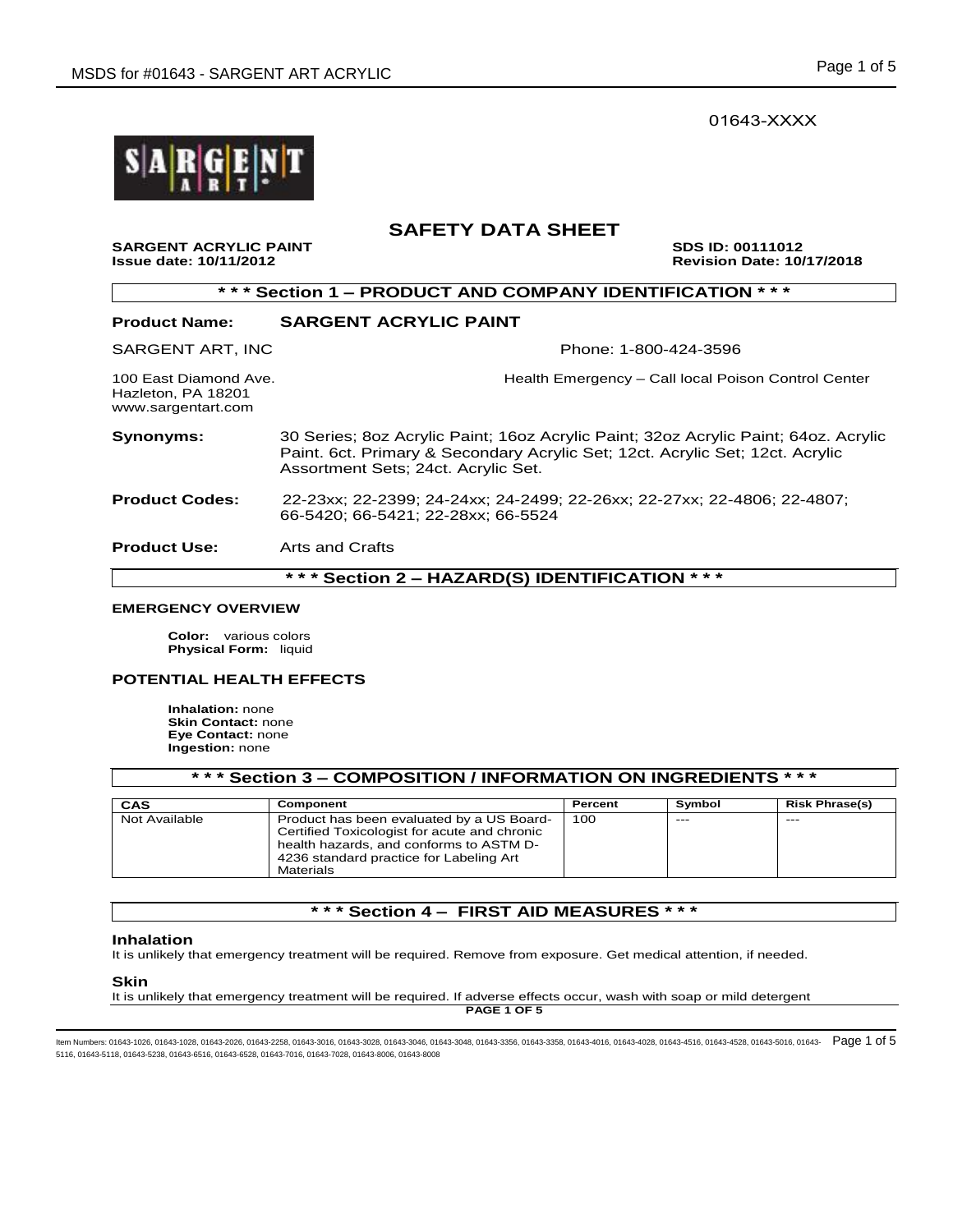

#### **SARGENT ACRYLIC PAINT SDS ID: 00111012 Issue date: 10/11/2012 Revision Date: 10/17/2018**

and large amounts of water. Get medical attention, if needed. **Eyes**

It is unlikely that emergency treatment will be required. Wash with large amounts of water or normal saline until no evidence of chemical remains (at least 15-20 minutes). Get medical attention immediately.

#### **Ingestion**

Rinse mouth thoroughly with water. Get medical attention if any discomfort occurs.

**\* \* \* Section 5 – FIRE FIGHTING MEASURES \* \* \***

See Section 9 for Flammability Properties

#### **NFPA Ratings: Health:** 1 **Fire:** 1 **Reactivity:** 0 Hazard Scale: 0 = Minimal 1 = Slight 2 = Moderate 3 = Serious 4 = Severe **Flammable Properties** Slight fire hazard. **Extinguishing Media** Regular dry chemical, carbon dioxide, water, regular foam **Fire Fighting Measures** Move container from fire area if it can be done without risk. Avoid inhalation of material or combustion byproducts.

## **\* \* \* Section 6 – ACCIDENTAL RELEASE MEASURES \* \* \***

#### **Occupational spill/release**

Absorb with sand or other non-combustible material. Collect spilled material in appropriate container for disposal.

## **\* \* \* Section 7 – HANDLING AND STORAGE \* \* \***

# **Handling Procedures**

Provide adequate ventilation. Wear appropriate protection equipment. Avoid breathing mist or vapor. Avoid contact with eyes and prolonged skin contact. Do not taste or swallow. Keep the workplace clean. Observe good industrial hygiene practices.

#### **Storage Procedures**

Store in a well-ventilated place. Store in closed original container at room temperature.

#### **\* \* \* Section 8 – EXPOSURE CONTROLS / PERSONAL PROTECTION \* \* \***

#### **Component Exposure Limits**

ACGIH and EU have not developed exposure limits for any of this product's components. **Ventilation**

Based on available information, additional ventilation is not required.

# **PERSONAL PROTECTIVE EQUIPMENT**

**Eyes/Face** Eye protection not required under normal conditions. **Protective Clothing** Protective clothing is not required under normal conditions.

**PAGE 2 OF 5**

ltem Numbers: 01643-1026, 01643-1028, 01643-2026, 01643-2258, 01643-3016, 01643-3028, 01643-3046, 01643-3358, 01643-4016, 01643-4016, 01643-4028, 01643-4516, 01643-4518, 01643-4528, 01643-6516, 01643-6516, 01643-676, 01643 5116, 01643-5118, 01643-5238, 01643-6516, 01643-6528, 01643-7016, 01643-7028, 01643-8006, 01643-8008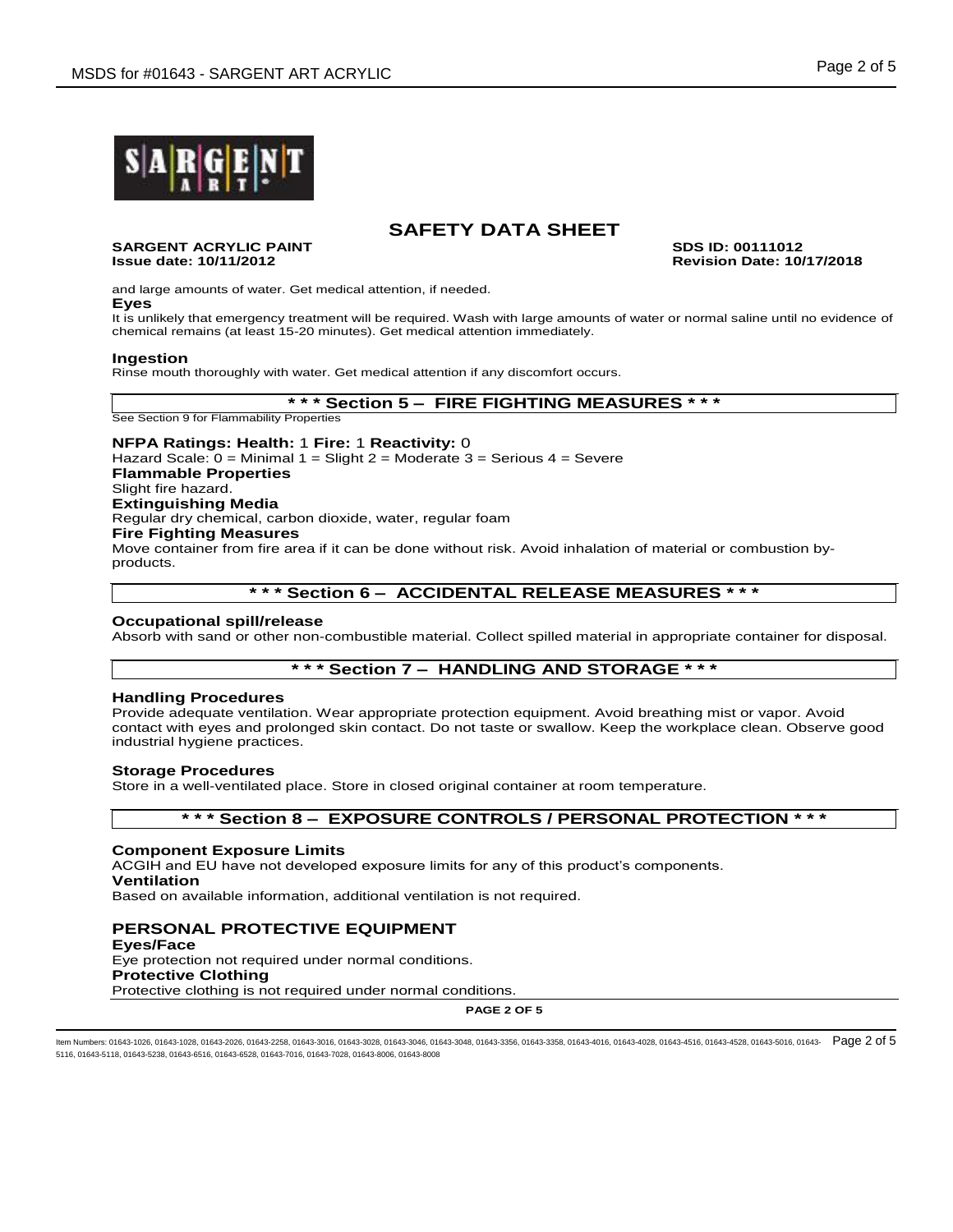

**SARGENT ACRYLIC PAINT SDS ID: 00111012 Issue date: 10/11/2012 Revision Date: 10/17/2018**

#### **Glove Recommendations**

Protective gloves are not required under normal conditions. **Respiratory Protection** No respirator is required under normal conditions of use. Under conditions of frequent use or heavy exposure, respiratory protection may be needed.

# **\* \* \* Section 9 – PHYSICAL AND CHEMICAL PROPERTIES \* \* \***

**Physical State:** 

**Viscosity:** 12000 – 45000 cP

**Appearance:** Liquid **Flash Point:** Not applicable **Physical Form:** Liquid Liquid **Vapor Pressure:** Not available<br> **Color:** Assorted colors **Vapor Density (air=1):** Not available **Vapor Density (air=1):** Not available **Odor:** Odorless **Evaporation Rate:** Not available **Odor Threshold:** Not applicable **Specific Gravity:** 1.13 – 1.18 **pH:**  $\epsilon$ =9.5 <br> **Density:** 9.2 – 9.85 Lbs/Gal<br> **Melting Point:** Not available **Communisty:** Solubility: Soluble **Media Point: Not available and Solubility:** Soluble Soluble Solubility: Soluble Soluble Soluble and Solubility: Not available and Soluble Soluble Soluble Soluble Soluble Soluble Soluble Soluble Soluble Soluble Soluble Sol **Freezing Point:** Not available **Coeff.Water/Oil Dist:** Not available **Boiling Point:** Not available **Volatility:** Not available

# **\* \* \* Section 10 – STABILITY AND REACTIVITY \* \* \***

**Chemical Stability** Stable at normal temperatures and pressure. **Conditions to Avoid** None reported. **Materials to Avoid** Oxidizing materials. **Decomposition Products** Oxides of carbon. **Possibility of Hazardous Reactions** Will not polymerize.

# **\* \* \* Section 11 – TOXICOLOGICAL INFORMATION \* \* \***

#### **Component Analysis – LD50/LC50**

The components of this material have been reviewed through various sources and no selected endpoints have been identified.

#### **RTECS Acute Toxicity (selected)**

The components of this material have been reviewed and RTECS publishes no data as of the date on this document.

# **Component Carcinogenicity**

None of this product's components are listed be ACGIH, IARC, or DFG.

#### **RTECS Irritation**

The components of this material have been reviewed and RTECS publishes no data as of the date on this document.

**PAGE 3 OF 5**

ltem Numbers: 01643-1026, 01643-1028, 01643-2026, 01643-2258, 01643-3016, 01643-3028, 01643-3048, 01643-3358, 01643-4016, 01643-4016, 01643-4028, 01643-4516, 01643-4518, 01643-4528, 01643-6516, 01643-6516, 01643-676, 01643 5116, 01643-5118, 01643-5238, 01643-6516, 01643-6528, 01643-7016, 01643-7028, 01643-8006, 01643-8008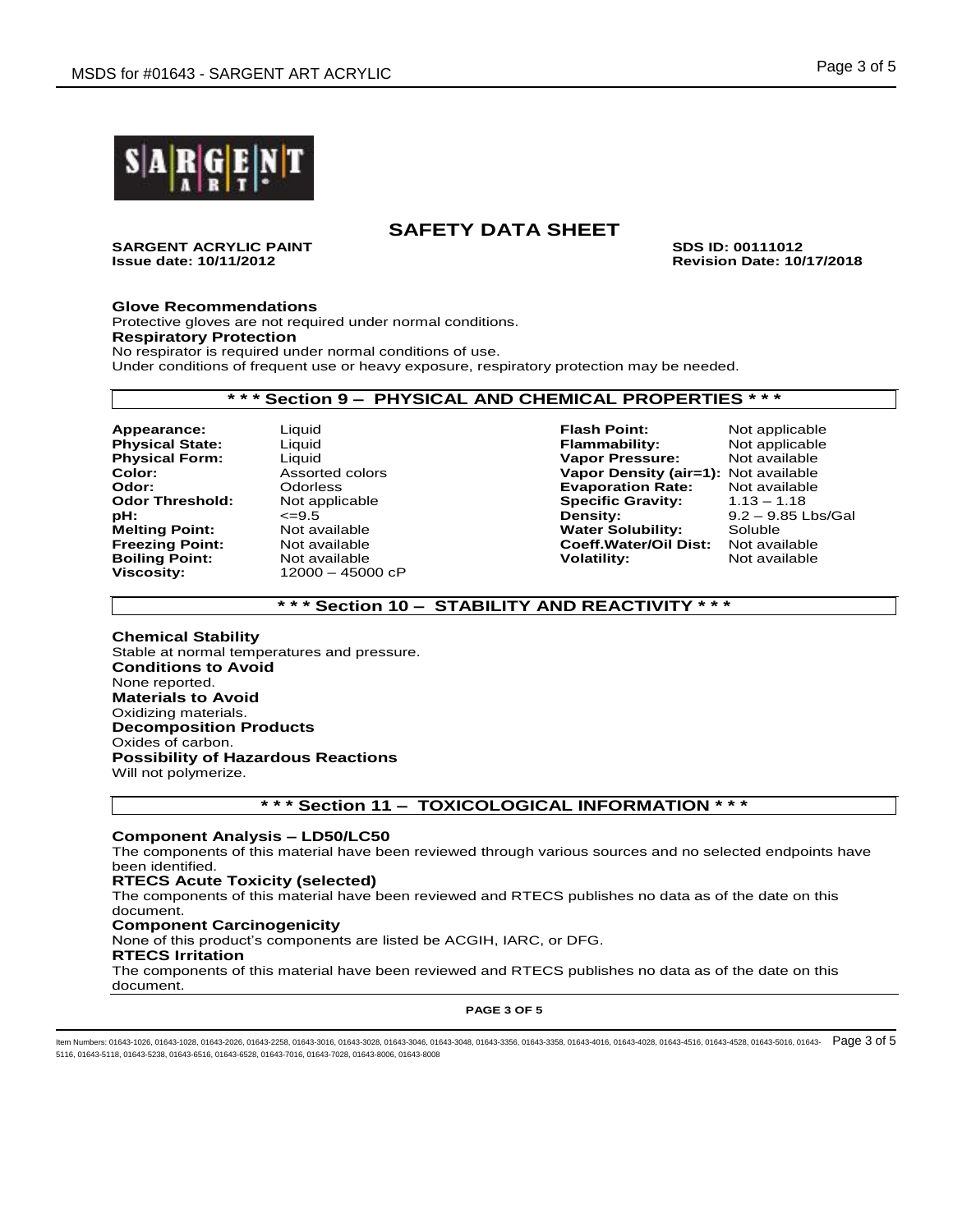

**SARGENT ACRYLIC PAINT SDS ID: 00111012 Issue date: 10/11/2012 Revision Date: 10/17/2018**

## **\* \* \* Section 12 – ECOLOGICAL INFORMATION \* \* \***

**Component Analysis – Aquatic Toxicity**

No LOLI ecotoxicity data is available for this product's components.

## **\* \* \* Section 13 – DISPOSAL CONSIDERATION \* \* \***

**Disposal Methods** Dispose in accordance with all applicable regulations. **Component Waste Numbers** The U.S. EPA has not published waste numbers for this product's components.

## **\* \* \* Section 14 – TRANSPORT INFORMATION \* \* \***

| Not Regulated. |
|----------------|
| Not Regulated. |
| Not Regulated. |
| Not Regulated. |
| Not Regulated. |
| Not Regulated. |
| Not Regulated. |
|                |

## **\* \* \* Section 15 – REGULATORY INFORMATION \* \* \***

#### **U.S. Federal Regulations**

None of this products components are listed under SARA Section 302 (40 CFR 355 Appendix A), SARA Section 311/312 (40 CFR 370.21), SARA Section 313 (40 CFR 372.65), CERCLA (40 CFR 302.4), TSCA 12(b), or require an OSHA process safety plan.

# **SARA Section 311/312 (40 CFR 370 Subparts B and C)**

**Acute Health:** No **Chronic Health:** No **Fire:** No **Pressure:** No **Reactive:** No

#### **U.S. State Regulations**

None of this product's components are listed on the state lists from CA, MA, MN, NJ or PA.

Not regulated under California Proposition 65

#### **Canada**

This product has been classified in accordance with the criteria of the Controlled Products Regulations (CPR) and the MSDS contains all of the information required by the CPR. WHMIS CLASSIFICATION: Not a Controlled Product under Canada's Workplace Hazardous Material Information System.

#### **Component Analysis – Inventory**

No information is available.

**PAGE 4 OF 5**

ltem Numbers: 01643-1026, 01643-1028, 01643-2026, 01643-2258, 01643-3016, 01643-3028, 01643-3046, 01643-3358, 01643-4016, 01643-4016, 01643-4028, 01643-4516, 01643-4518, 01643-4528, 01643-6516, 01643-6516, 01643-6716, 0164 5116, 01643-5118, 01643-5238, 01643-6516, 01643-6528, 01643-7016, 01643-7028, 01643-8006, 01643-8008